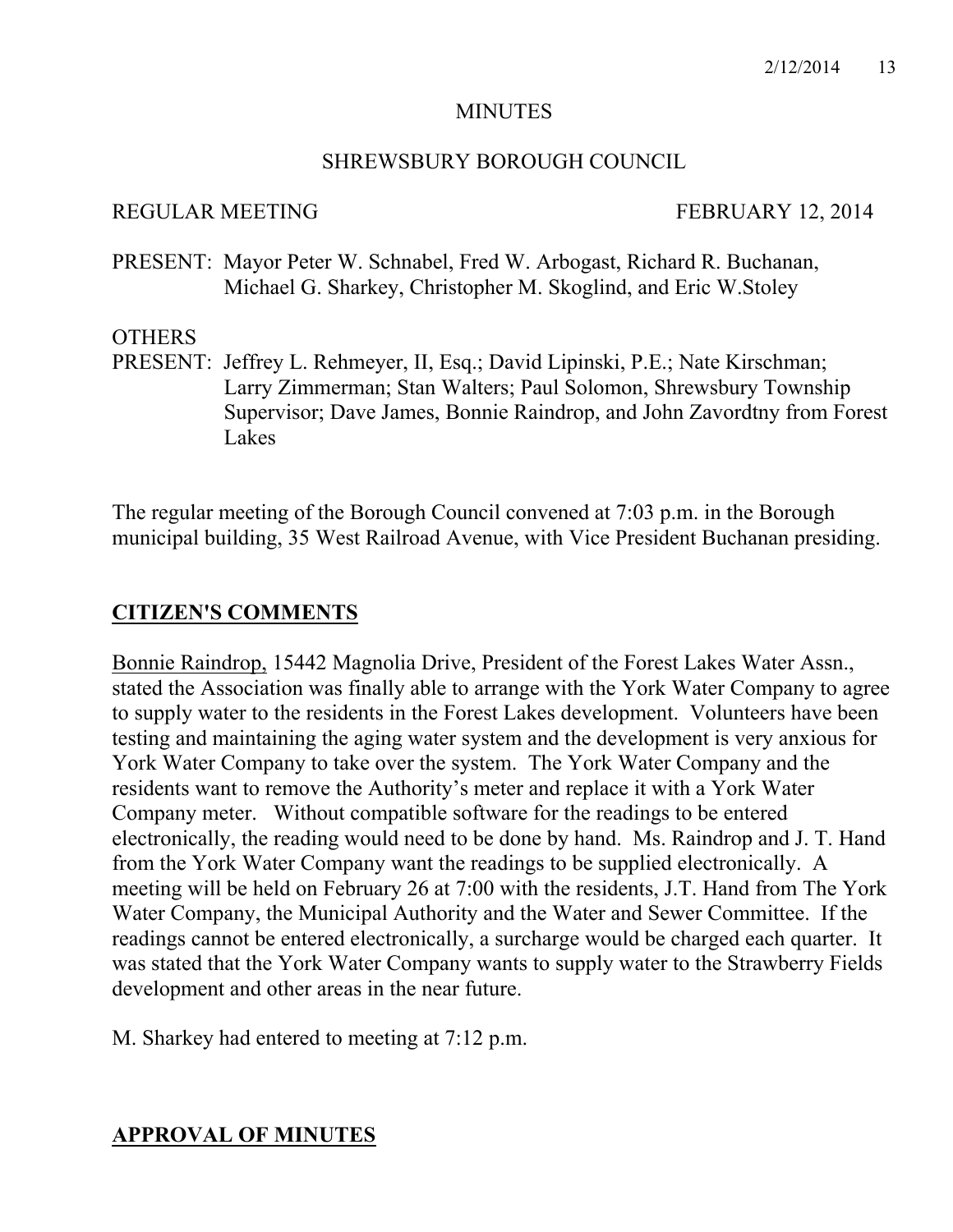The minutes of the January 6 meeting were approved by mutual consent by those who were at that meeting.

# **APPROVAL OF EXPENDITURES AND REPORT OF ACCOUNTS**

C. Skoglind moved to approve the expenditures and report of accounts for January. M. Sharkey seconded. The motion carried with all in favor.

# **BILL LIST**

The bill list for January was presented: General account: check numbers 12037 thru 12085; Water account: check numbers 5097 thru 5112; Sewer account: check numbers 4768 thru 4774: Highway Aid account: check numbers: check numbers 881 and 882.

C. Skoglind moved to approve the bill list for January, 2014.

E. Stoley seconded. The motion carried with all in favor.

# **APPROVAL OF PAYROLL REGISTER**

- C. Skoglind moved to approve the January 6 and 20 payroll registers.
- F. Arbogast seconded. The motion carried with all in favor.

# **SUBDIVISION & LAND DEVELOPMENT**

## Auto Zone Zoning Hearing Board Decision

The Zoning Hearing Board denied the request by Auto Zone. There was concern about the size and capacity of the pond and function of the gate in the event of a fire event. The Secretary was directed to send a letter that since the decision was unfavorable, the plan is considered unapproved.

## **Codes Enforcement**

Keith's report was submitted. There was a question about a call for a used car lot on Old Farm Lane and also the question from Members  $1<sup>st</sup>$  on the sign size as it is stated on the Zoning Hearing Board's decision.

**Southern Regional Police Department** – Richard R. Buchanan/Mayor Schnabel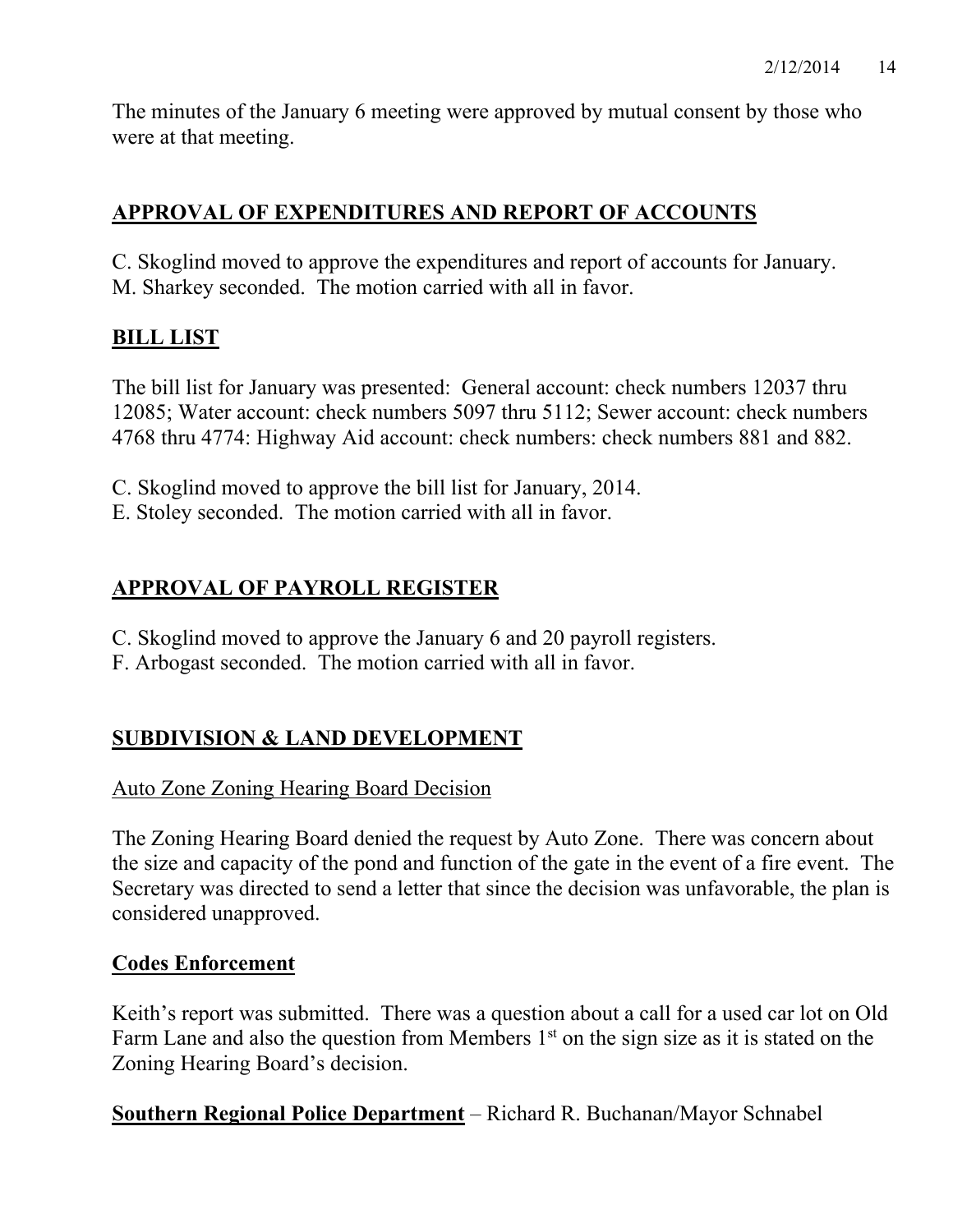The February meeting was rescheduled due to bad weather. Three of the Stewartstown Borough police officers were hired by the Commission and another officer was recently hired who is attending training at his own expense at HAAC. The cost for gasoline last month was high but could be due to the officers getting to know the roads in Stewartstown.

# **Water & Sewer** – Richard R. Buchanan

## SRBC Letters For Well Permit Renewals

The SRBC is requiring letters, approved by the hydrogeologist and the SRBC, with maps to be sent to every property owner within a half mile radius of the Blouse and Smith Wells as part of the permit renewal process. This equates to almost 1,300 letters to be mailed. The cost to re-permit these two wells has reached almost \$180,000.00 to date and does not include the cost of printing the letters and maps and postage costs. There was discussion as to whether a separate letter from the Borough should be inserted urging owners to send a letter to the SRBC stating their displeasure of the requirements set upon the Borough. It was decided to not "rock the boat" at this point and that after the permits are approved, a strong letter will be sent to the DEP and the SRBC as well as a mailing to all residents.

## Usage and Billings

R. Buchanan prepared graphs showing the usage compared with the income from 2006 through 2013.

## **Public Roads & Lighting** – Michael G. Sharkey

#### Street Sweeping

Ross Industries has been contracted to sweep the streets from March  $31<sup>st</sup>$  to April  $13<sup>th</sup>$  at a rate of \$95.00/hour.

## Road Salt

The amount of \$16,000.00 was budgeted and so far, 530 tons of salt were purchased at a cost of \$30,008.60.

#### Retirement of Ronald Rohrbaugh

M. Sharkey stated that Ron Rohrbaugh is retiring as of April 4.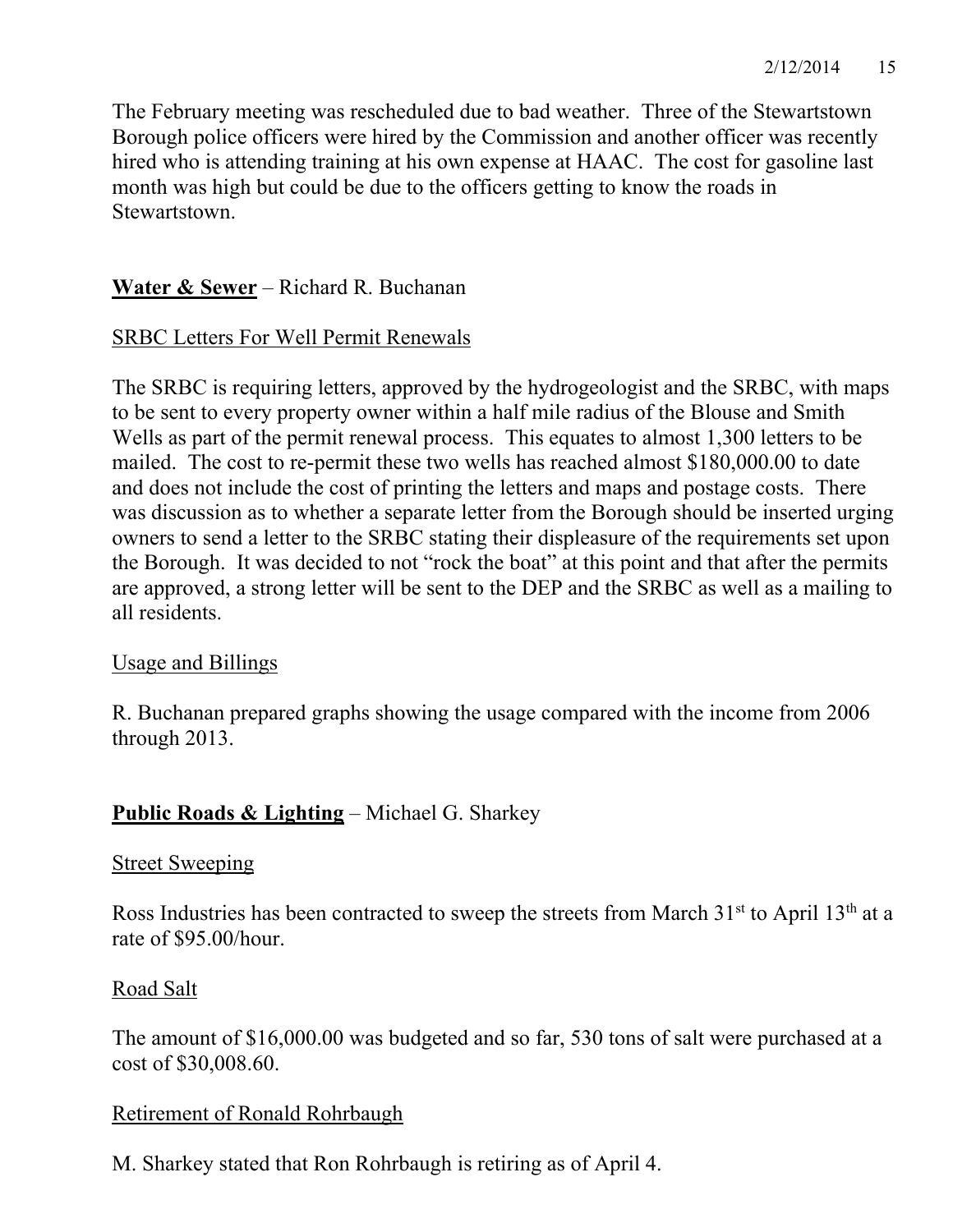- E. Stoley moved that an ad be placed for Ron's replacement.
- F. Arbogast seconded. The motion carried with all in favor.

# Snow Emergency Ordinance

Some sample ordinances were supplied by Sol. Rehmeyer for review.

# **Public Lands, Buildings and Finance** – Christopher M. Skoglind

C. Skoglind prepared a chart showing the percentage of the operating budget to reserves. It will be six to nine months until a pattern is shown.

# Establish Meeting with Municipal Authority

C. Skoglind and R. Buchanan will discuss some possible meeting dates after the meeting.

# **ENGINEER'S REPORT**

## Southern Farms Sewer Project

The project is complete and the DVDs have been reviewed by Eng. Lipinski's office. They are recommending the remaining balance of \$77,999.84 be paid to SWERP.

E. Stoley moved that the amount of \$77,999.84 be paid to SWERP, Inc.

F. Arbogast seconded. The motion carried with all in favor.

This job should have been finished 15 months ago. Council would like to include a penalty clause in future bid packets and contracts.

# FEMA FIRM Maps

FEMA has issued preliminary floodplain maps for York County based on the RISK assessment it performed. Once the maps are finalized, the Borough will be required to amend its existing floodplain ordinance and include any recommended ordinance revisions per FEMA and/or DCED. Documents were submitted in 2009 to DCED but the Borough was not recognized as a participant. Eng. Lipinski was asked to resubmit the same information to both the DCED and to FEMA.

# Heathcote Glen III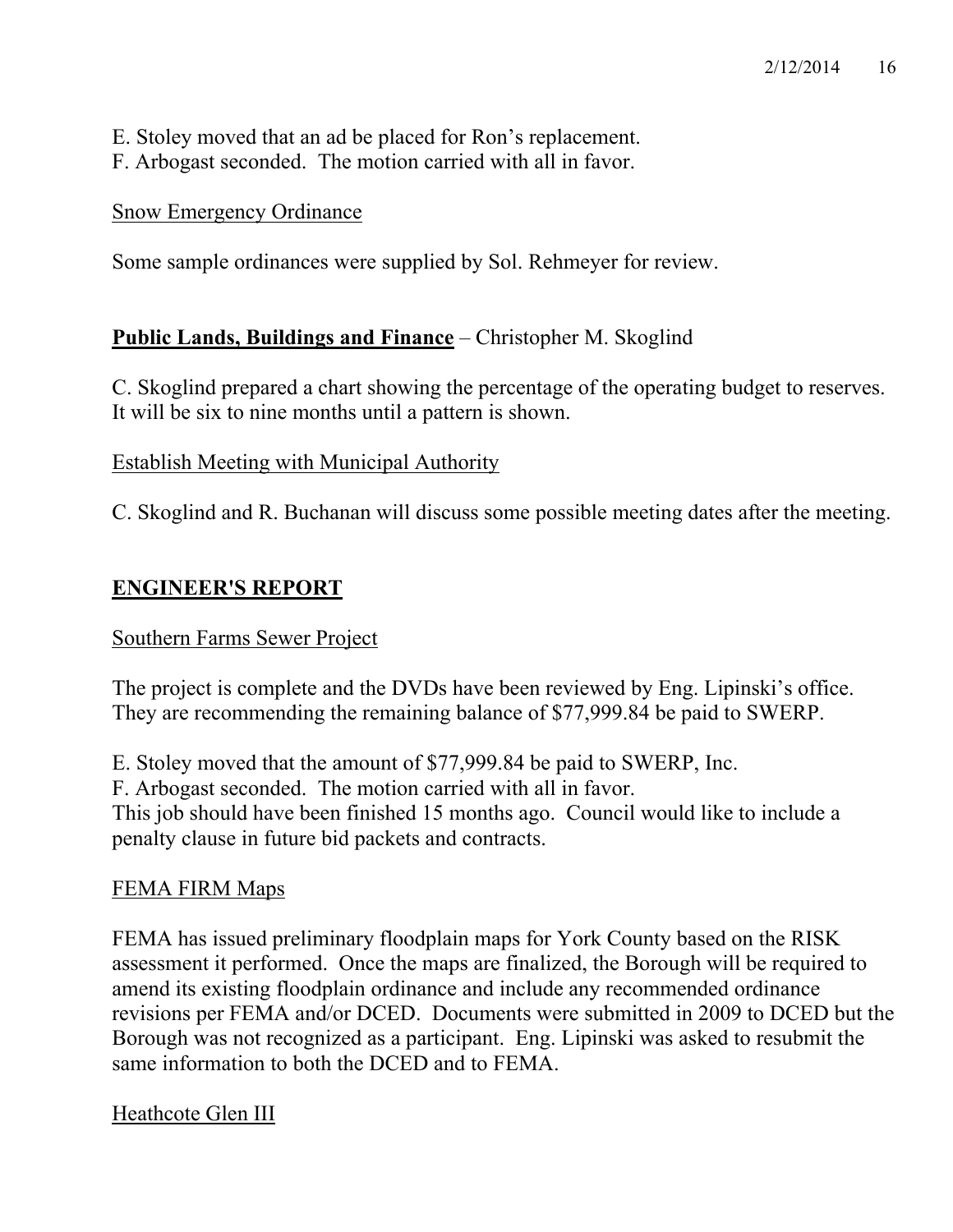The portion in the Township is now being subdivided and a very small portion of lot 7 is in the Borough. Sewer connections will be made using Township EDUs. Eng. Lipinski asked Council how to proceed. Council would like a full review of the plan starting with staff review.

# **SOLICITOR'S REPORT**

# Amendment to Ordinances

The amendments to the Zoning Ordinance and the Subdivision and Land Development Ordinance can be adopted at the March meeting. This pertains to stormwater runoff.

## Memorandum of Understanding Stormwater Management Ordinance

The draft MOU with the York County Conservation District and the Borough was presented. Staff review will look at this at the March 11 meeting.

# **Public Safety, Welfare and Personnel** – Fred W. Arbogast

## Retirement of Ronald Rohrbaugh

F. Arbogast read Ron's retirement letter. With vacation time, Ron will get paid until the end of April.

# Declaration of Disaster February 5 Ice Storm

F. Arbogast moved that Council sign the Declaration of Disaster form for the February 5 ice storm. The Borough sustained some damage. E. Stoley seconded. The motion carried with all in favor.

# **Secretary's Report** – Cindy L. Bosley

## 2013 Audit

The field work for the 2013 audit has been completed.

## Add a Check Signer

The Secretary presented a resolution for Council to sign adding Fred Arbogast as a check signer.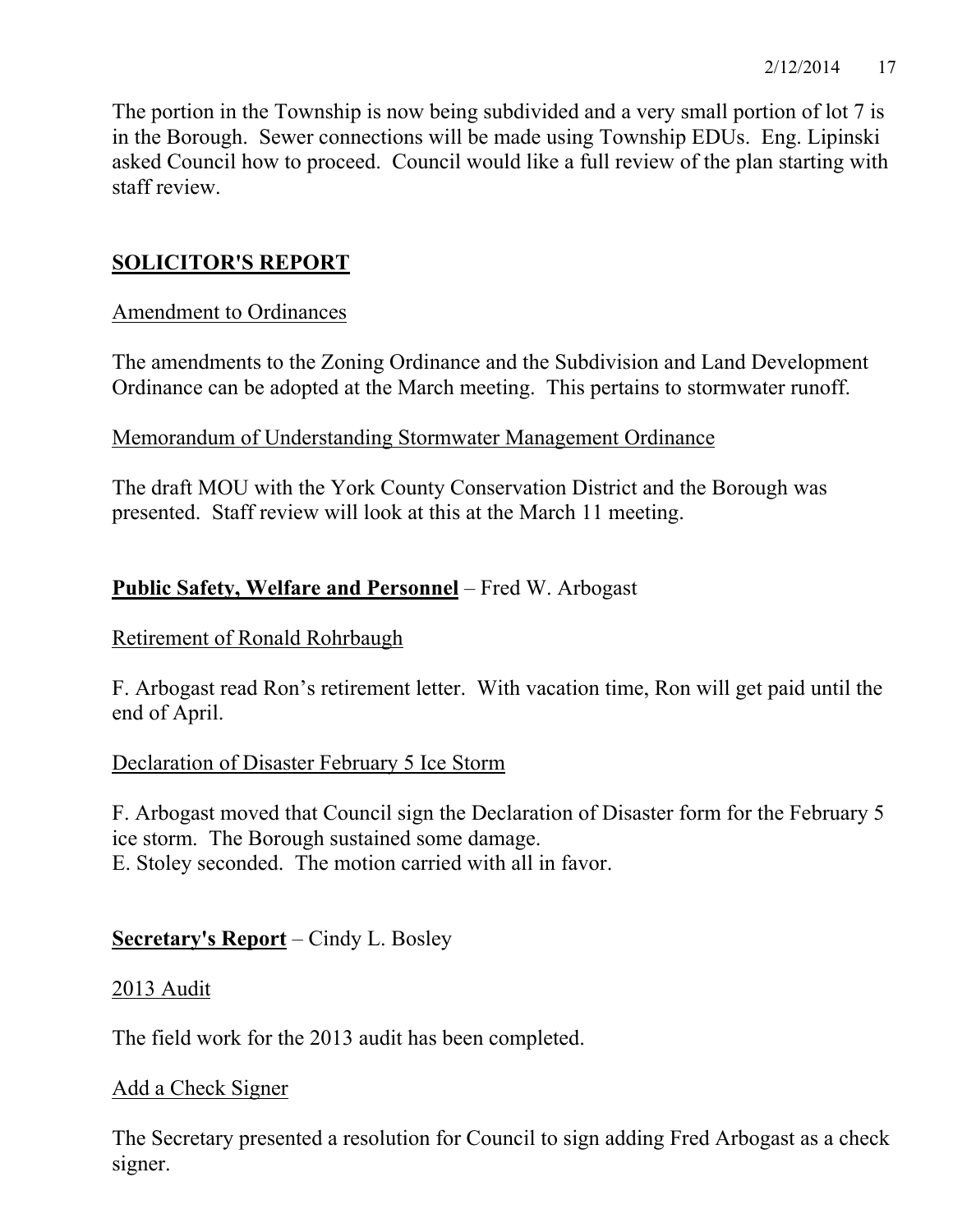# **York Adams Tax Bureau** – Michael G. Sharkey

M. Sharkey stated the Borough received \$14,424.18 the end of January for the 2004-2005 unallocated funds. We will receive an additional \$7,000.00 for the years 2006 – 2010. M. Sharkey stated he is now a member of the finance committee and the field work for the 2013 audit has been completed.

# **Subdivision, Land Development and Zoning** – Eric W. Stoley

## **Planning Commission/Regional Planning Commission** – Eric W. Stoley

The SYC Regional Planning Commission met recently and the dues for members have been suspended again. There is approximately \$7,000.00 in the account.

## Exit 4 Diverging Diamond

The State's goal is to reduce the build-up of traffic on the exit ramps. Will Clark of the York County Planning Commission stated there is no sketch plan yet. Council has asked for an evening meeting to invite the public before the exit is engineered. Council is concerned that if the DDI moves forward, that no future major upgrade will occur. R. Buchanan stated he visited the sample DDI near Annapolis and that had no relevance to Exit 4 at all. It's a southbound exit, no east and west. At exit 4, east and west traffic will not be able to move simultaneously.

# **UNFINISHED BUSINESS**

## **NEW BUSINESS**

#### Ethics Statement

F. Arbogast wanted to clarify that he is treasurer of the Shrewsbury Volunteer Fire Company and the president of the firemen's relief fund. He wanted to make a statement that he may need to abstain from voting on an issue involving the fire company.

## Removal of Appointed Personnel

A resident sent a vulgar e-mail to the new refuse hauler, Republic Services, about their coming a day early to collect trash. Republic Services appeared last Friday when they were to collect on Saturday due to a weather delay. This was their first collection in the Borough and since they could not collect in Glen Rock Borough because of road